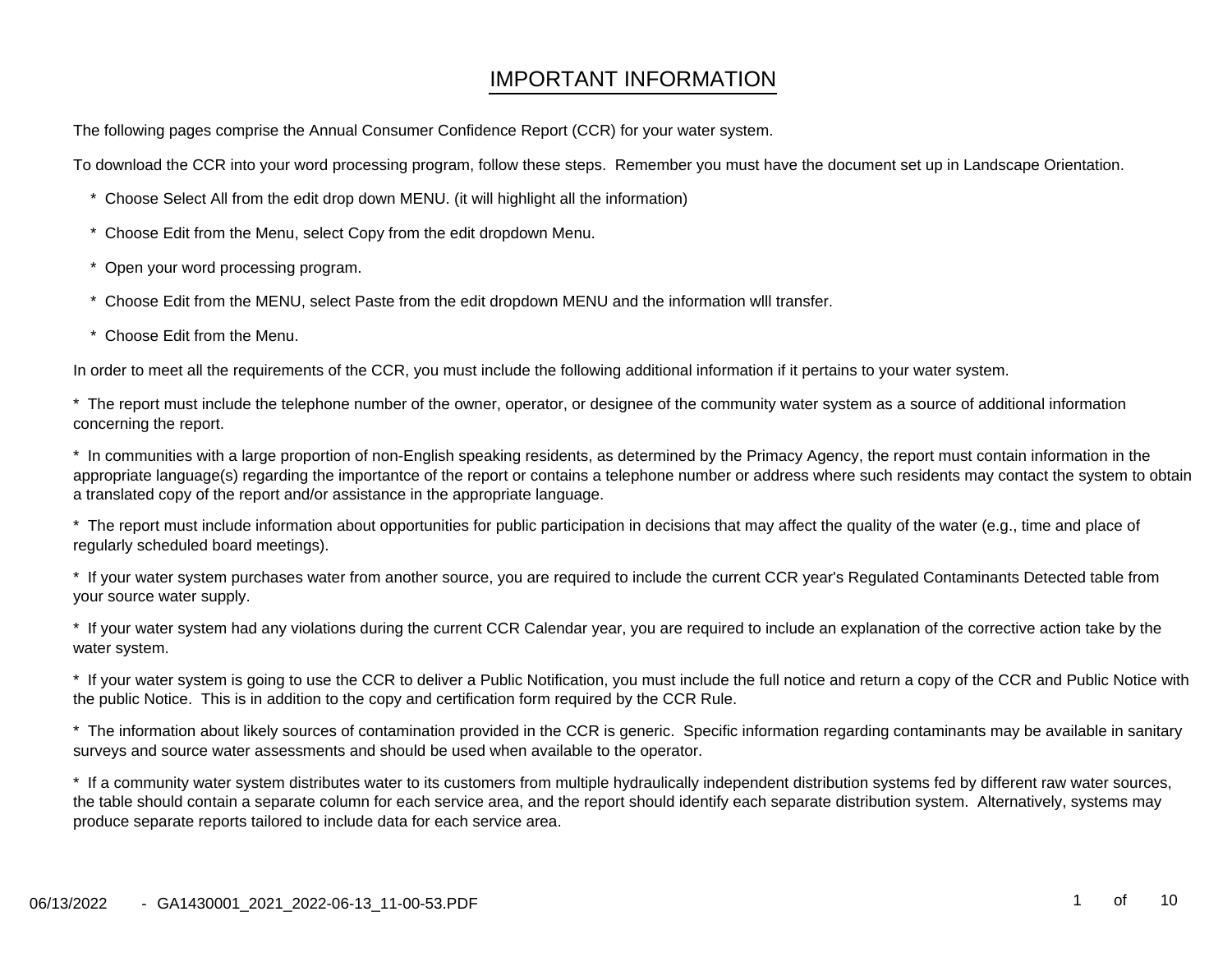Detections of unregulated contaminants for which monitoring is required are not included in the CCR and must be added. When added, the information must include the average and range at which the contaminant was detected.

\* If a water system has performed any monitoring for Cryptosporidium, including monitoring performed to satisfy the requirements of the Information Collection Rule [ICR] (141.143), which indicates that Cryptosporidium may be present in the source water or the finished water, the report must include: (a) a summary of theresults of the monitoring; and (b) an explanation of the significance of the results.

\* If a water system has performed any monitoring for radon which indicate that radon may be present in the finished water, the report must include: (a) Theresults of the monitoring; and (b) An explanation of the significance of the results.

\* If a water system has performed additional monitoring which indicates the presence of other contaminants in the finished water, EPA strongly encourages systems to report any results which may indicate a health concern. To determine if results may indicate a health concern, EPA recommends that systems find outif EPA has proposed an NPDWR or issued a health advisory for that contaminant by calling the Safe Drinking Water Hotline (800-426-4791). EPA considers detects above a proposed MCL or health advisory level to indicate possible health concerns. For such contaminants, EPA recommends that the report include: (a)the results of the monitoring; and (b) an explanation of the significance of the results noting the existence of a health advisory or a proposed regulation.

\* If you are a groundwater system that receives notice from a state of a significant deficiency, you must inform your customers in your CCR report of anysignificant deficiencies that are not corrected by December 31 of the year covered by it. The CC must include the following information:

- The nature of the significant deficiency and the date it was identified by the state.

 - If the significant deficiency was not corrected by the end of the calendar year, include information regarding the State-approved plan and schedule forcorrection, including interim measures, progress to date, and any interim measures completed.

 - If the significant deficiency was corrected by the end of the calendar year, include information regarding how the deficiency was corrected and the date it wascorrected.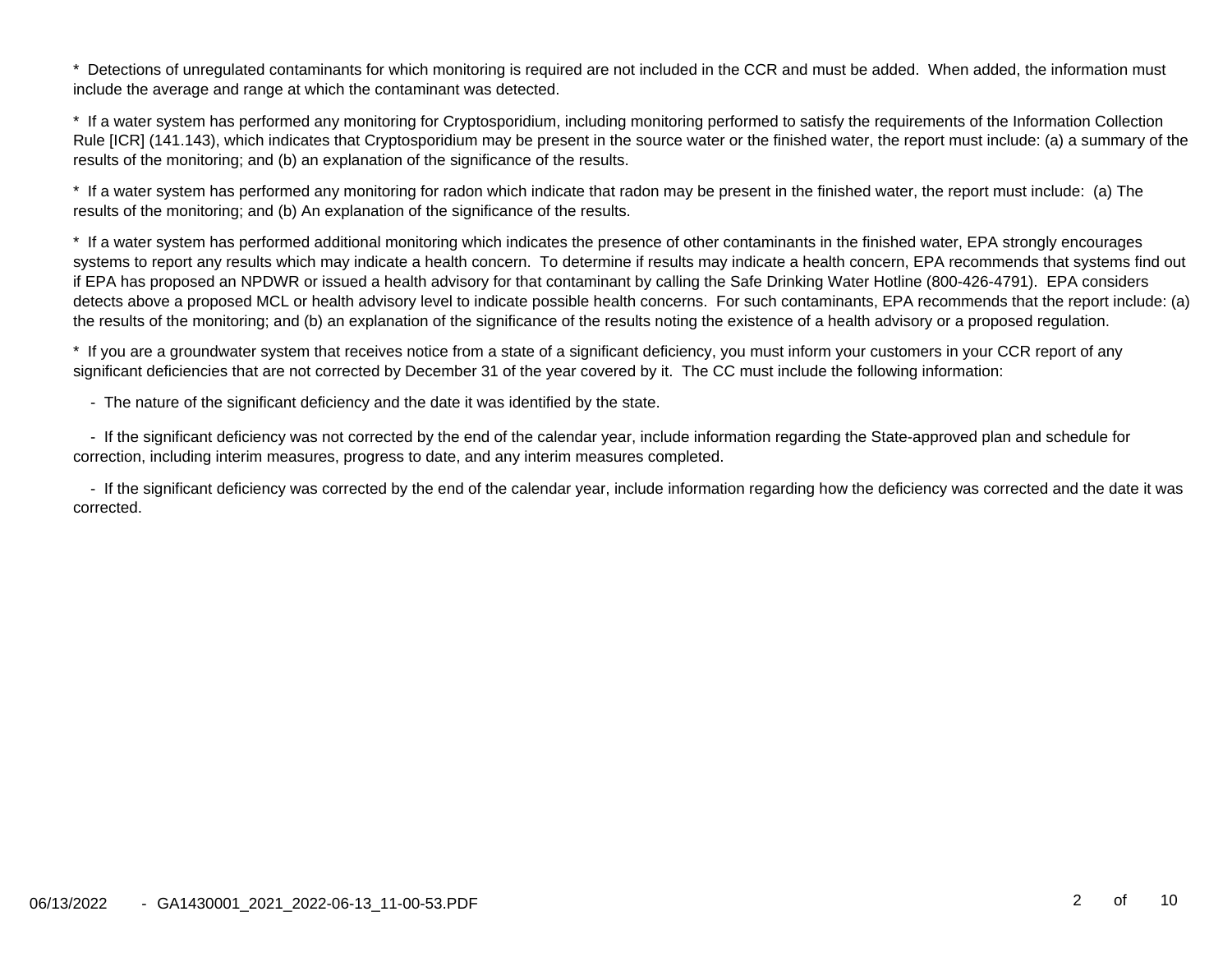## Annual Drinking Water Quality Report

#### **BUCHANAN** GA1430001

Annual Water Quality Report for the period of January 1 to December 31, 2021

This report is intended to provide you with important information about yourdrinking water and the efforts made by the water system to provide safedrinking water.

For more information regarding this report contact:

Name \_\_\_\_\_\_\_\_\_\_\_\_\_\_\_\_\_\_\_\_\_\_\_\_\_\_\_\_\_\_\_\_\_\_\_\_\_\_\_\_\_

Phone \_\_\_\_\_\_\_\_\_\_\_\_\_\_\_\_\_\_\_\_\_\_\_\_\_\_\_\_\_\_\_\_\_\_\_\_\_\_\_\_\_

Este informe contiene información muy importante sobre el agua que ustedbebe. Tradúzcalo ó hable con alguien que lo entienda bien.

BUCHANAN is Purchased Surface Water

#### Sources of Drinking Water

The sources of drinking water (both tap water and bottled water) include rivers, lakes, streams, ponds, reservoirs, springs, and wells. As water travels over thesurface of the land or through the ground, it dissolves naturally-occurring minerals and, in some cases, radioactive material, and can pick up substancesresulting from the presence of animals or from human activity.

Drinking water, including bottled water, may reasonably be expected to contain at least small amounts of some contaminants. The presence of contaminants does not necessarily indicate that water poses a health risk. More information about contaminants and potential health effects can be obtained by calling theEPAs Safe Drinking Water Hotline at (800) 426-4791.

Contaminants that may be present in source water include:

- Microbial contaminants, such as viruses and bacteria, which may come from sewage treatment plants, septic systems, agricultural livestock operations, andwildlife.

- Inorganic contaminants, such as salts and metals, which can be naturally-occurring or result from urban storm water runoff, industrial or domestic wastewaterdischarges, oil and gas production, mining, or farming.

- Pesticides and herbicides, which may come from a variety of sources such as agriculture, urban storm water runoff, and residential uses.

- Organic chemical contaminants, including synthetic and volatile organic chemicals, which are by-products of industrial processes and petroleum production,and can also come from gas stations, urban storm water runoff, and septic systems.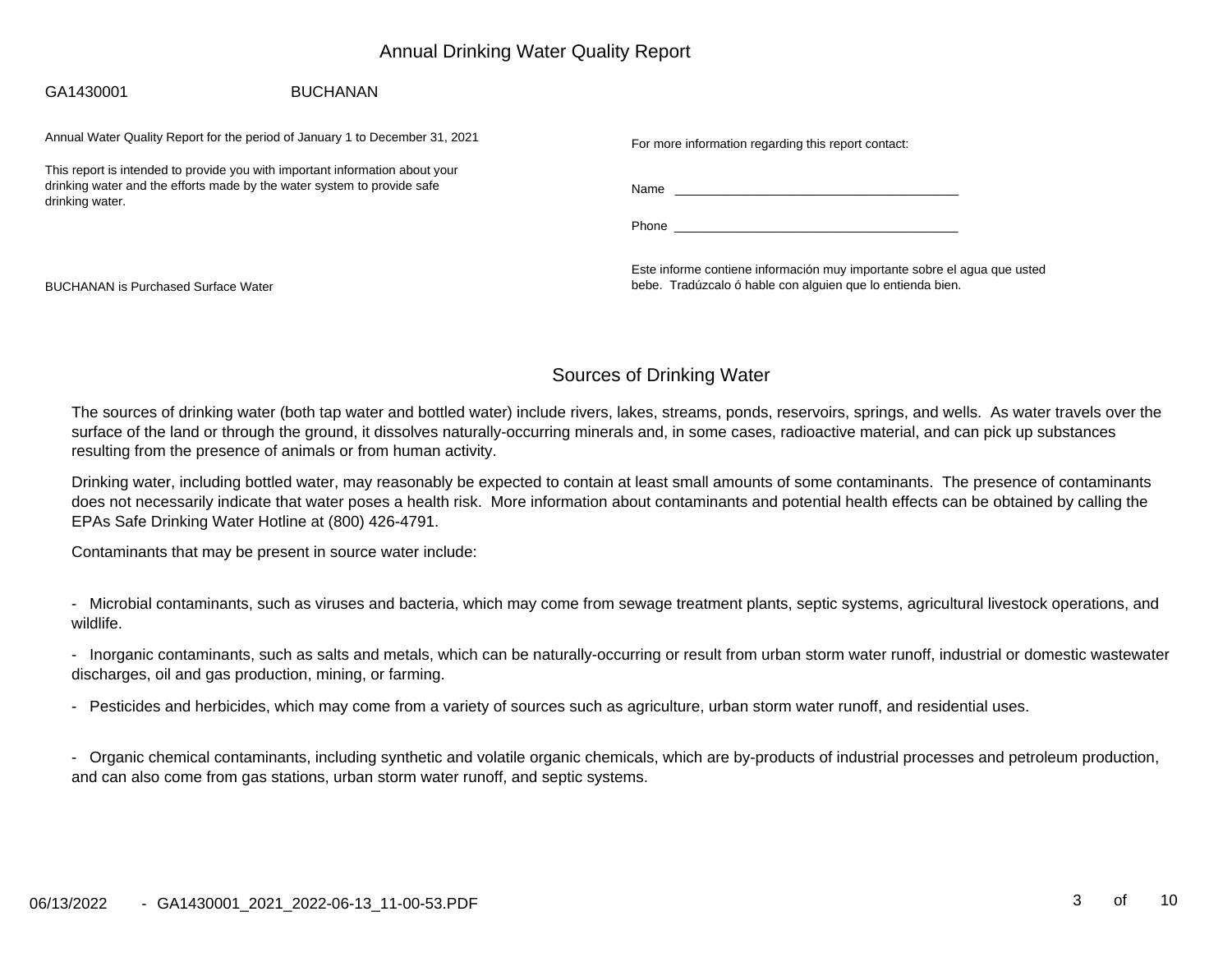- Radioactive contaminants, which can be naturally-occurring or be the result of oil and gas production and mining activities.

In order to ensure that tap water is safe to drink, EPA prescribes regulations which limit the amount of certain contaminants in water provided by public watersystems. FDA regulations establish limits for contaminants in bottled water which must provide the same protection for public health.

Some people may be more vulnerable to contaminants in drinking water than the general population.

Contaminants may be found in drinking water that may cause taste, color, or odor problems. These types of problems are not necessarily causes for healthconcerns. For more information on taste, odor, or color of drinking water, please contact the system's business office.

Immuno-compromised persons such as persons with cancer undergoing chemotherapy, persons who have undergone organ transplants, people with HIV/AIDSor other immune system disorders, some elderly and infants can be particularly at risk from infections. These people should seek advice about drinking water from their health care providers. EPA/CDC guidelines on appropriate means to lessen the risk of infection by Cryptosporidium and other microbial contaminantsare available from the Safe Drinking Water Hotline (800-426-4791).

If present, elevated levels of lead can cause serious health problems, especially for pregnant women and young children. Lead in drinking water is primarily from materials and components associated with service lines and home plumbing. We cannot control the variety of materials used in plumbing components.When your water has been sitting for several hours, you can minimize the potential for lead exposure by flushing your tap for 30 seconds to 2 minutes beforeusing water for drinking or cooking. If you are concerned about lead in your water, you may wish to have your water tested. Information on lead in drinkingwater, testing methods, and steps you can take to minimize exposure is available from the Safe Drinking Water Hotline or at http://www.epa.gov/safewater/lead.

If present, elevated levels of lead can cause serious health problems, especially for pregnant women and young children. Lead in drinking water is primarily from materials and components associated with service lines and home plumbing. We are responsible for providing high quality drinking water, but we cannotcontrol the variety of materials used in plumbing components. When your water has been sitting for several hours, you can minimize the potential for lead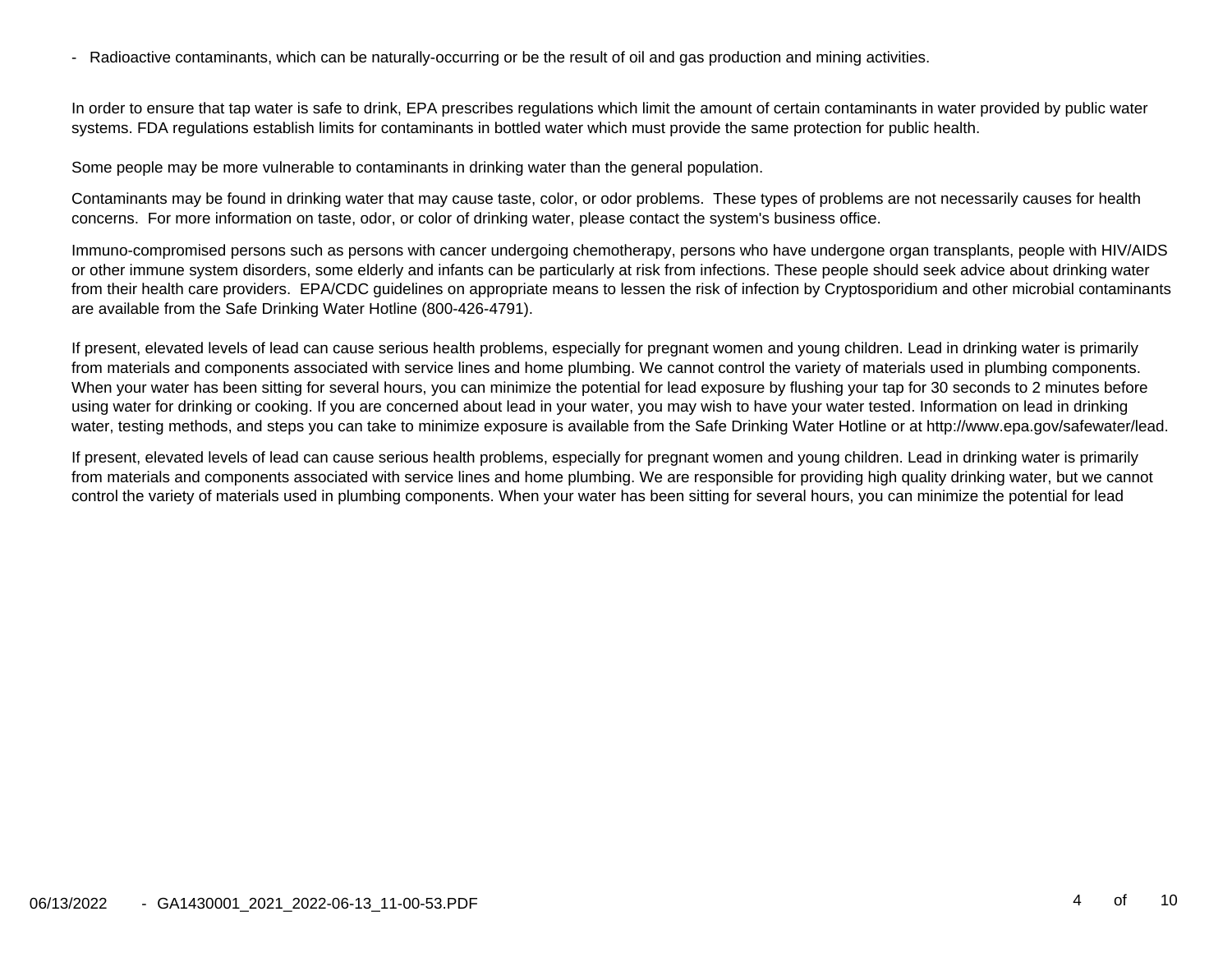exposure by flushing your tap for 30 seconds to 2 minutes before using water for drinking or cooking. If you are concerned about lead in your water, you may wish to have your water tested. Information on lead in drinking water, testing methods, and steps you can take to minimize exposure is available from the SafeDrinking Water Hotline or at http://www.epa.gov/safewater/lead.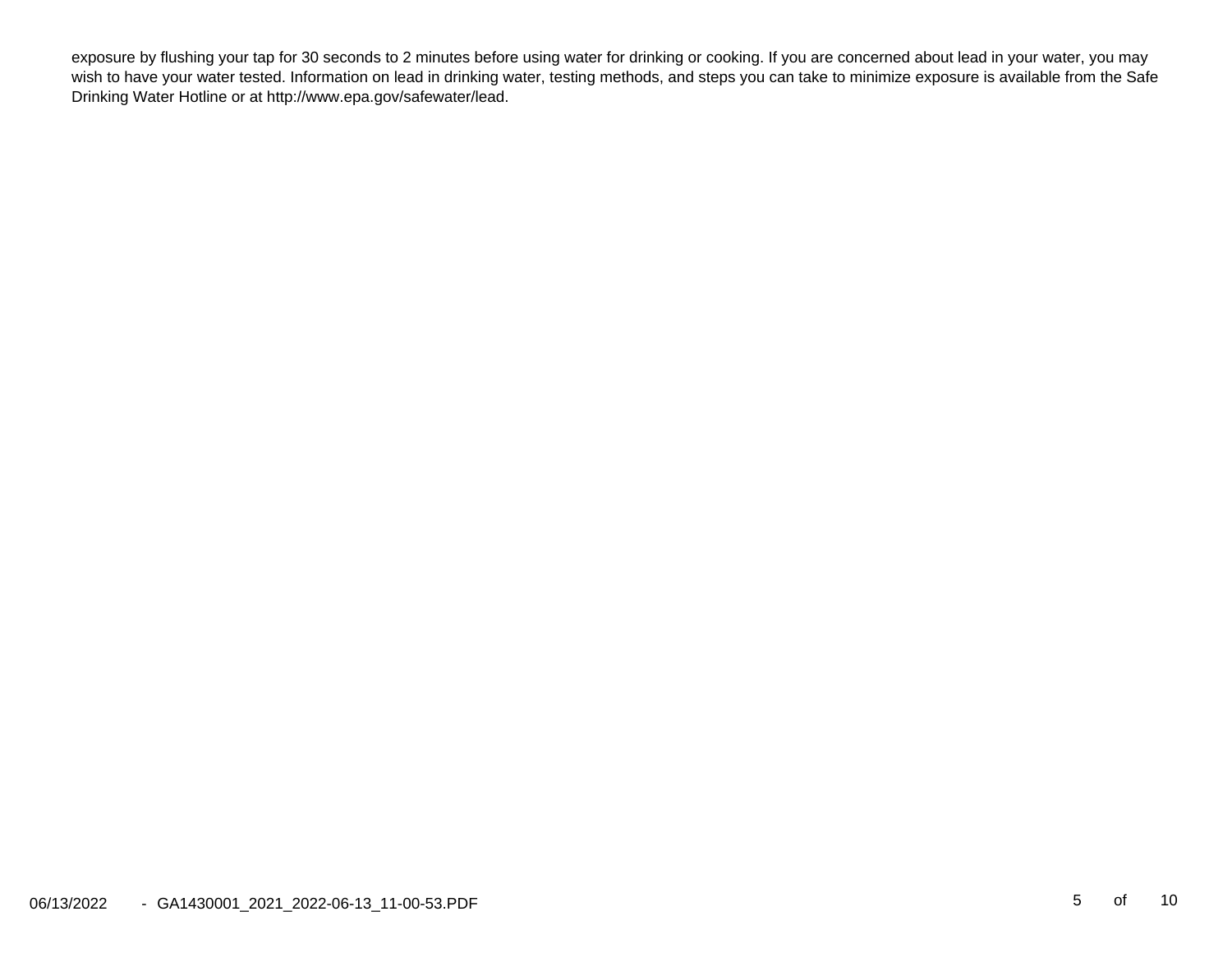#### SWA = Source Water Assessment

Source Water Name

e and the status of the status of the State of Water  $\Gamma$  and  $\Gamma$  Report Status and Location

HARALSON COUNTY WATER AUTH.

 ${\sf SW}$  , and the contract of  ${\sf SW}$  , and the contract of  ${\sf GW}$  , and the contract of  ${\sf GW}$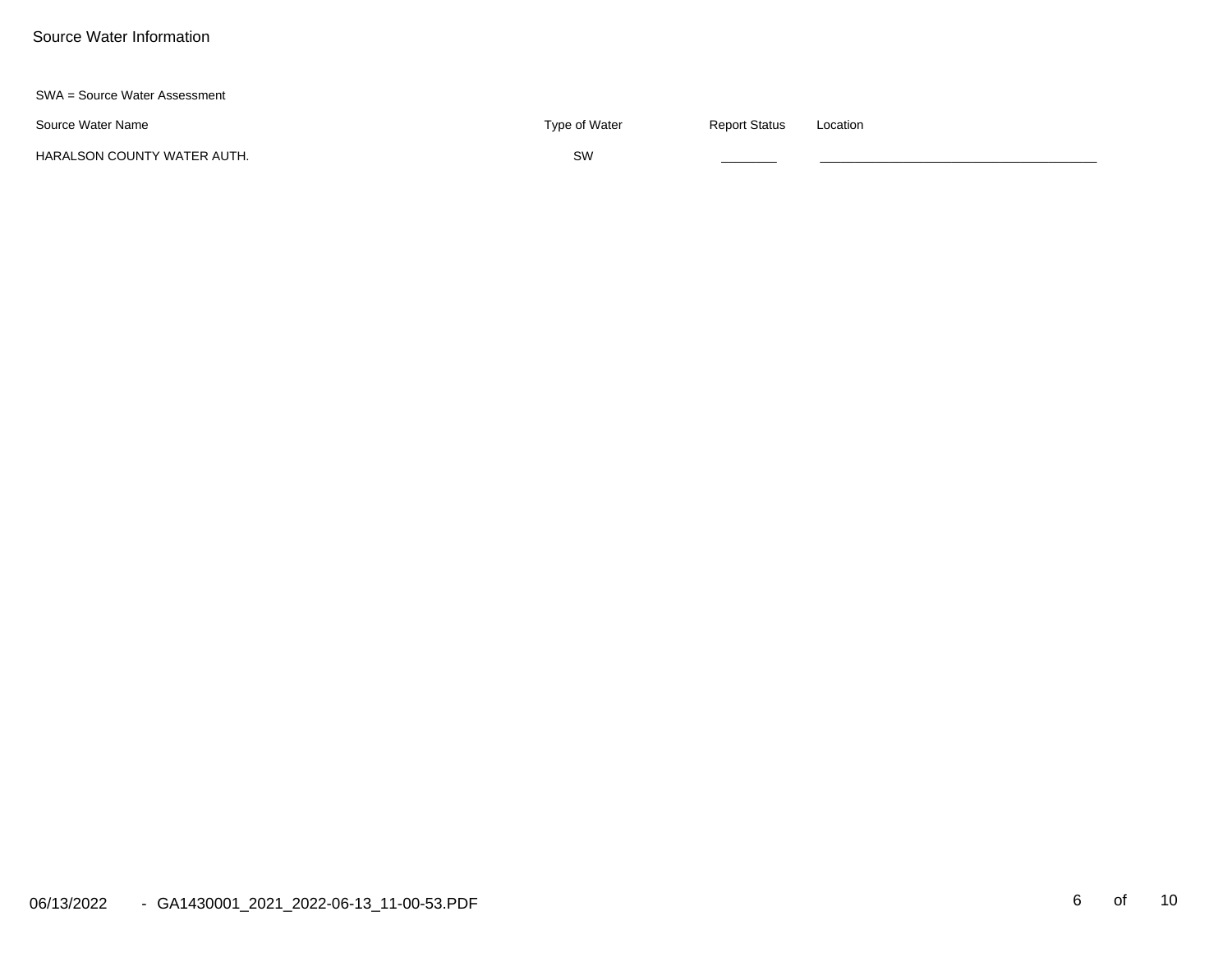#### Lead and Copper

#### Definitions:

Action Level Goal (ALG): The level of a contaminant in drinking water below which there is no known or expected risk to health. ALGs allow for a margin of safety. Action Level: The concentration of a contaminant which, if exceeded, triggers treatment or other requirements which a water system must follow.

| Lead and Copper | Date Sampled | MCLG | Action Level (AL)   90th Percentile   # Sites Over AL |       | <b>Units</b> | Violation | <b>Likely Source of Contamination</b>                                                                         |
|-----------------|--------------|------|-------------------------------------------------------|-------|--------------|-----------|---------------------------------------------------------------------------------------------------------------|
| Copper          | 09/12/2019   | 1.3  | 1.3                                                   | 0.064 | ppm          | N         | Erosion of natural deposits; Leaching from<br>wood preservatives; Corrosion of household<br>plumbing systems. |
| Lead            | 09/12/2019   | O    | 15                                                    |       | ppb          | N         | Corrosion of household plumbing systems;<br>Erosion of natural deposits.                                      |

#### Water Quality Test Results

| Definitions:                                       | The following tables contain scientific terms and measures, some of which may require explanation.                                                                                                                                                                      |  |  |  |
|----------------------------------------------------|-------------------------------------------------------------------------------------------------------------------------------------------------------------------------------------------------------------------------------------------------------------------------|--|--|--|
| Avg:                                               | Regulatory compliance with some MCLs are based on running annual average of monthly samples.                                                                                                                                                                            |  |  |  |
| Maximum Contaminant Level or MCL:                  | The highest level of a contaminant that is allowed in drinking water. MCLs are set as close to the MCLGs as feasible using the best available treatment<br>technology.                                                                                                  |  |  |  |
| Level 1 Assessment:                                | A Level 1 assessment is a study of the water system to identify potential problems and determine (if possible) why total coliform bacteria have been<br>found in our water system.                                                                                      |  |  |  |
| Maximum Contaminant Level Goal or MCLG:            | The level of a contaminant in drinking water below which there is no known or expected risk to health. MCLGs allow for a margin of safety.                                                                                                                              |  |  |  |
| Level 2 Assessment:                                | A Level 2 assessment is a very detailed study of the water system to identify potential problems and determine (if possible) why an E. coli MCL violation<br>has occurred and/or why total coliform bacteria have been found in our water system on multiple occasions. |  |  |  |
| Maximum residual disinfectant level or MRDL:       | The highest level of a disinfectant allowed in drinking water. There is convincing evidence that addition of a disinfectant is necessary for control of<br>microbial contaminants.                                                                                      |  |  |  |
| Maximum residual disinfectant level goal or MRDLG: | The level of a drinking water disinfectant below which there is no known or expected risk to health. MRDLGs do not reflect the benefits of the use of<br>disinfectants to control microbial contaminants.                                                               |  |  |  |
| na:                                                | not applicable.                                                                                                                                                                                                                                                         |  |  |  |
| mrem:                                              | millirems per year (a measure of radiation absorbed by the body)                                                                                                                                                                                                        |  |  |  |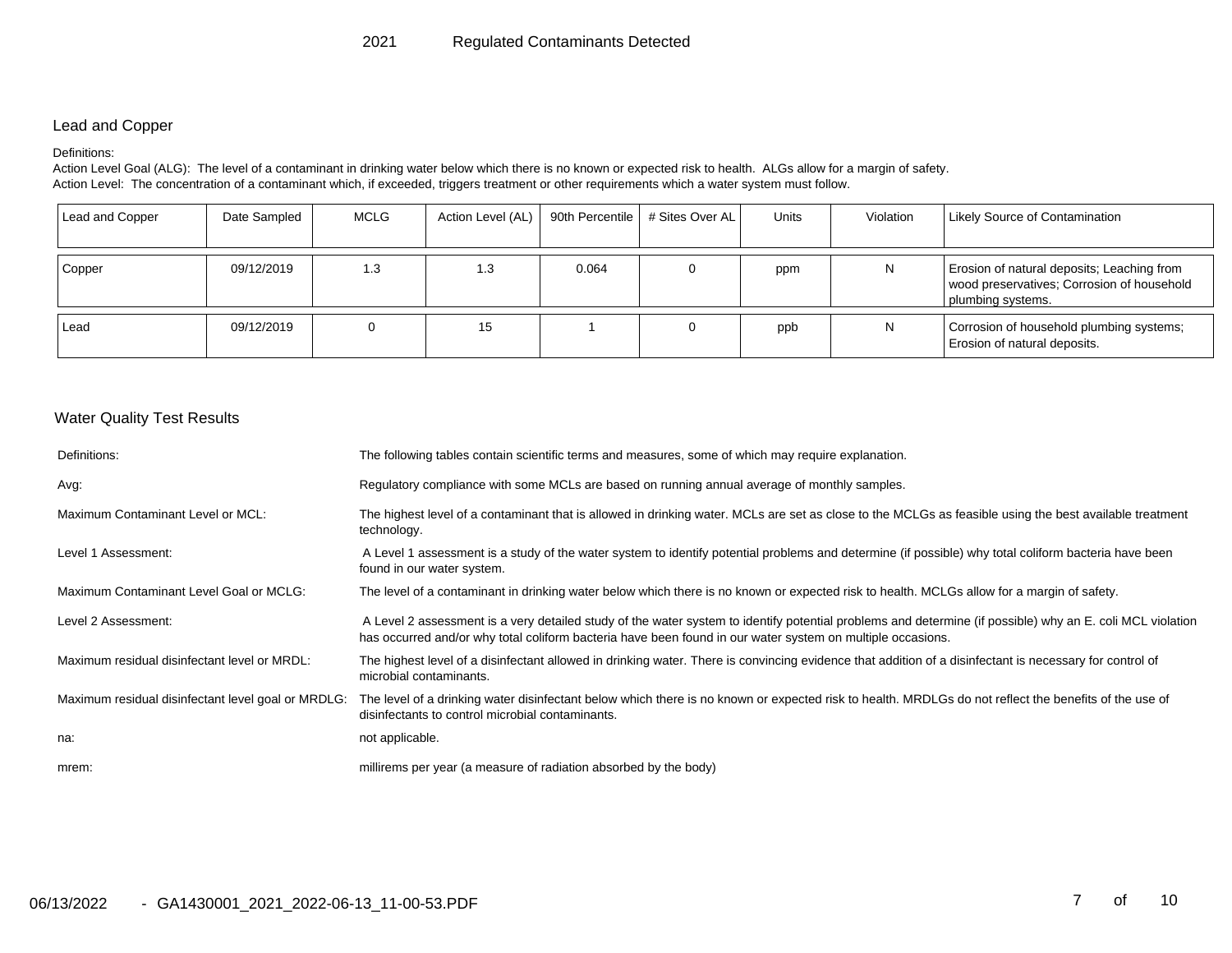| <b>Water Quality Test Results</b> |                                                                                         |
|-----------------------------------|-----------------------------------------------------------------------------------------|
| ppb:                              | micrograms per liter or parts per billion - or one ounce in 7,350,000 gallons of water. |
| ppm:                              | milligrams per liter or parts per million - or one ounce in 7,350 gallons of water.     |
| Treatment Technique or TT:        | A required process intended to reduce the level of a contaminant in drinking water.     |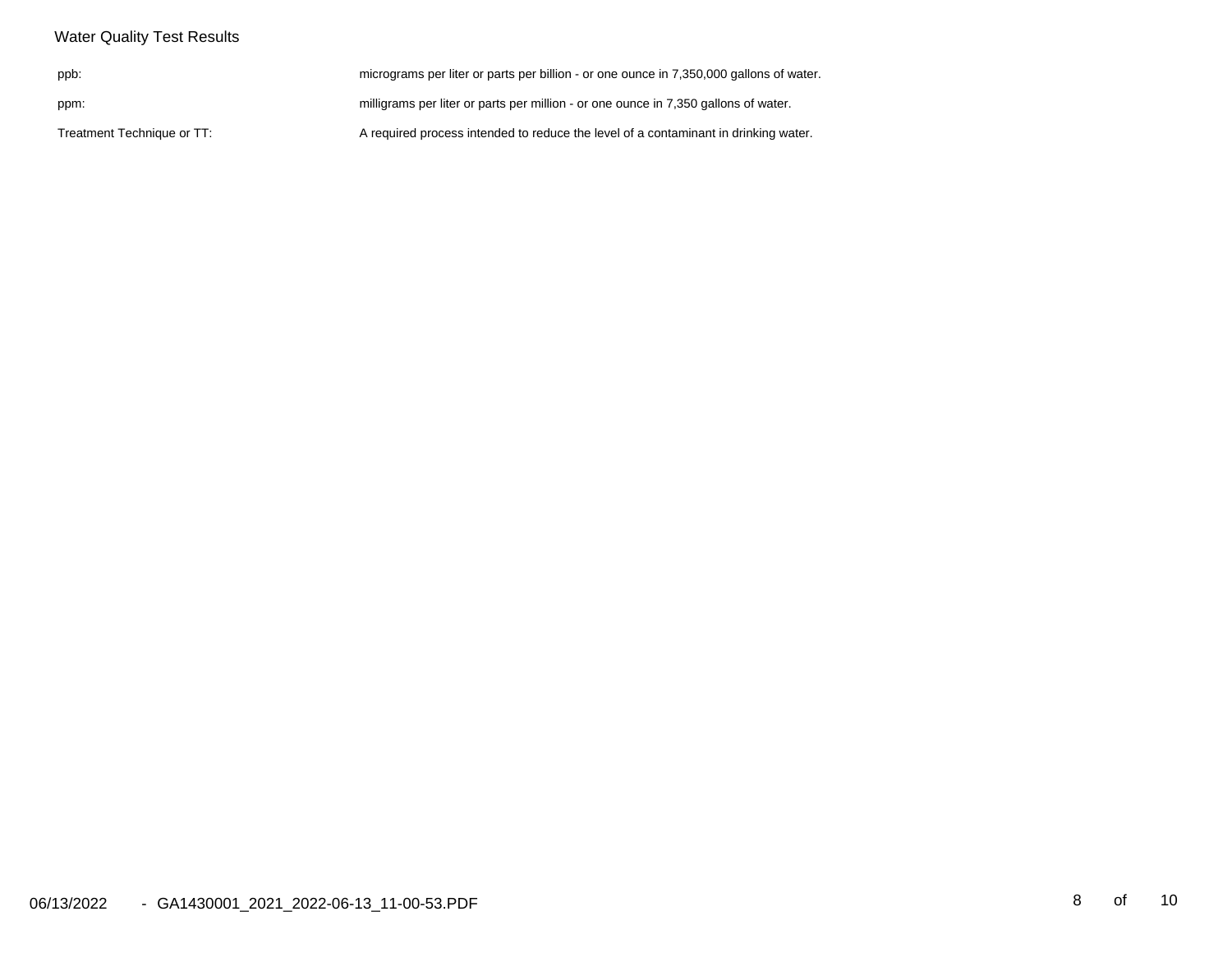## Regulated Contaminants

| Disinfectants and Disinfection<br><b>By-Products</b> | <b>Collection Date</b> | Highest Level<br>Detected | Range of Levels<br>Detected | MCLG                     | MCL | Units | Violation | <b>Likely Source of Contamination</b>      |
|------------------------------------------------------|------------------------|---------------------------|-----------------------------|--------------------------|-----|-------|-----------|--------------------------------------------|
| Haloacetic Acids (HAA5)                              | 2021                   | 27                        | 27 - 27                     | No goal for the<br>total | 60  | ppb   | N         | By-product of drinking water disinfection. |
| Total Trihalomethanes<br>(TTHM)                      | 08/10/2020             | 75.4                      | 74.4 - 75.4                 | No goal for the<br>total | 80  | ppb   | N         | By-product of drinking water disinfection. |